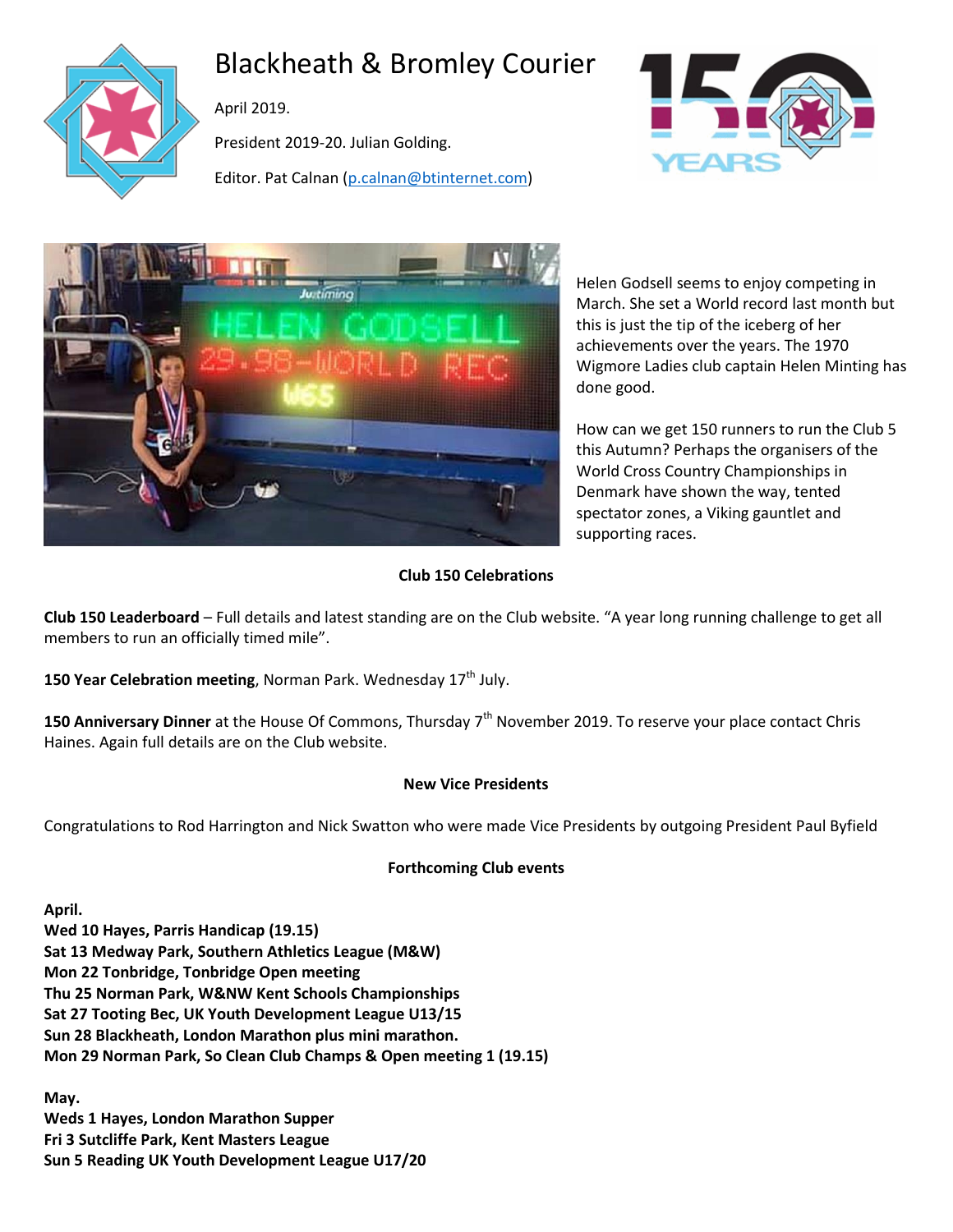**Mon 6 Norman Park, Ted Pepper 10km Sat 11 – Sun 12 Ashford, Kent Championsips Sun 12 Swansea, British Athletics League Mon 13 Dartford, Kent Masters League Sat 18 Sutton Park, BMAF Road Relays Sat 18 Hornchurch, UK Youth Development League U13/15 Sun 19 Chelmsford, Southern Athletics League (M&W) Weds 22 Hayes, Parris Handicap Sun 26 Crawley UK Youth Development League U17/20 Weds 29 Club 3000m championships Weds 29 Club 3000km walk championships Fri 31 Tonbridge Kent Masters League**

#### **Results for March 2019**

#### **2/3/19.**

**European Athletics Championships, Glasgow.** Long Jump. Q. 14. Jahisha Thomas 6.34.

**ECAC Champs, Boston, MA, USA**. P2. 1. Divine Oladipo 16.63.

**Lee Valley Under 13/ Under 15 Open**. Under 15 Girls. 300. Race 1. 4. Cameron Kelly-Gordon 44.79. 800. R1. 1. Amarisa Sibley 2.13.67, 2. Hannah Clark 2.26.37. R2. 1. Olivia Wauters 2.38.58.

**Podium 5km, Barrowford**. 18. James Habergham 15.29.

**Parkruns**. **Bromley**. 1.Oliver Bright 15.51, 3 Ian Frith 16.42, 4 Matthew Francis 16.57, 13 Ifetobi Salako 18.28, 23 Ellie Osmond 19.08 (1st woman), 26 Tim Ayres 19.16, 31 Steve Evenden 19.46, 38 Jennie Butler 20.09, 43 Nathaniel Brunner 20.18, 47 Damian Hayes 20.26, 54 Steven Pairman 20.37, 65 Danielle Critchley 20.52, 103 Andy Tucker 21.59, 112 Ella Deighton 22.14, 168 Austin Adams 23.31, 189 Iain Swatton 23.52, 191 James Unwin 23.53, 266 Holly Kibblewhite 25.15, 324 Graham Coates 26.30, 329 Tom Leeson 26.38, 330 John Leeson 26.39, 551 Luke Brett 31.12. **Bexley**. 200 Sally Smith 28.:50. **Albert , Melbourne**. 189 Hannah Garcia 26.14. **Southampton** 660 Millie Haffenden 29.41. **Ipswich**. 350 Graham Smith 35.03. **Brockwell park**. 152 James Morris 24.29. **Beckenham Place park**. 3 Christopher Tuck 18.59, 75 Rod Harrington 25.34. **Crystal Palace**. 7 Lewis Warren 19.29, 41 Nick Barber 22.34. **Lloyd park**. 35 Ian Taylor 23.44. **Catterick**. 35 Peter Hamilton 23.07. **South Norwood**. 17 Mike Simms 21.28, 36 Arthur Starvis 23.44. **Hoblingwell.** 3 Olivia Berry 21.52 (1st woman). **Dulwich**. 62 Gabriella Martin 20.20. **Burgess park.** 111 Ross Braden 21.23. **Orpington.** 108 Karen Desborough 35.14. **Homewood park**. 23 Zoe Wood 24.20. **Southwark**. 248 Mick Keene 29.51. **Reigate Priory**. 167 James Perry 29.00, 304 Adrian Perry 38:53. **Peckham Rye**. 144 Peter Rogers 25.30. **Exmouth.** 116 Bob Minting 26.00. **Clapham Common**. 516 Andrew Kingsmell 30.13, 518 Zoe Kingsmell 30.14. **Foots Cray Meadows**. 1 Ben Cockburn 17.31. **Mountbatten School**. 45 Lorna Clowes 23.19.

#### **3/3/19**.

**Mob Match V Ranelagh, Hayes**. 6. Luca Ercolani 48.43, 12. Paul Sharpe 52.01, 13. Fintan Parkinson 52.51, 15. Steve Hough 53.31, 19. Paul Kerekgyarto 55.57, 21. Steve Pairman 56.18, 23. Clayton Aves 56.40, 37. James Unwin 63.58, 38. Mark Ellison 64.14, 40. Rob Brown 65.14, 42. Jason Short 66.39, 44. Adrian Stocks 68.11, 48. Jim Phelan 72.22, 49. Dave Leal 73.28, Dan Kennedy DNF. Match. Ranelagh 90. Blackheath & Bromley 310. Handicap. 1. Clayton Aves 47.20, 2. Mark Ellison 47.54, 3. Fintan Parkinson 48.31. **Bennett Cup after 8 events**. 1. Luca Ercolani 393, 2. Steve Hough 378, 3. Steve Pairman 352, 4. Steve Evenden 347, 5. Paul Kerekgyarto 344, 6. Tom Desborough 337, 7. Jason Short 318, 8. Jane Bradshaw 278, 9. James Unwin 255, 10. Andy Tucker 246.

**Welsh Athletics International, Cardiff**. 60. NS1. 1. Ethan Brown 7.05. 200. 1. Ethan Brown 22.01.

**Molly Barnet Open Walks, Coventry**. 3km. 3. Abigail Smith 17.20.

**Brunel Open**. Triple Jump. 1. Rob Sutherland 14.67, 4. Patrick Apantaku 12.08. Pole Vault (Mixed). 9. Sophie Dowson 3.56. **Oxford V Cambridge Field and Relays meeting, Lee Valley**. Women. 60. R1. 4. Magda Cienciala 8.26. High Jump. 6. Magda Cienciala 1.40. Long Jump. 1. Mary Adeniji 5.58, 6. Magda Cienciala 4.76. Triple Jump. 2. Mary Adeniji 11.67. Pole Vault. 2. Jenny Sheasby 2.70.

**Sutcliffe Park 60m Series**. Men. Round 1 Race 1. 4. Matthew Knight 7.05 (U20). R2. 1. Duayne Bovell 7.07, 4. Rhys Francis 7.19, 6. Chizute Ogbedeh 7.23 (U20). R7. 1. Jacob Byfield 7.49 (U17M). R10. 2. Reynaldo Guevera 8.27 (M40). R11. 3. Marley Byfield 8.31 (U13B). R12. 1. Adam Islam Medeaux 7.62 (U15B). R13. 3. Oliver Robertson 8.25 (U15B). R14. 1. Reece Nelson 7.51 (U17M) 7.51. R2. R1. 4. Matthew Knight 7.03. R2. 1. Duayne Bovell 7.01, 5. Rhys Francis 7.15. R3. 3. Chizute Ogbedeh 7.25. R4. 1. Josh Watson 7.26. R6. 1. Reece Nelson 7.38. R7. 2. Adam Islam Medeaux 7.54. R11. 2. Oliver Robertson 8.25.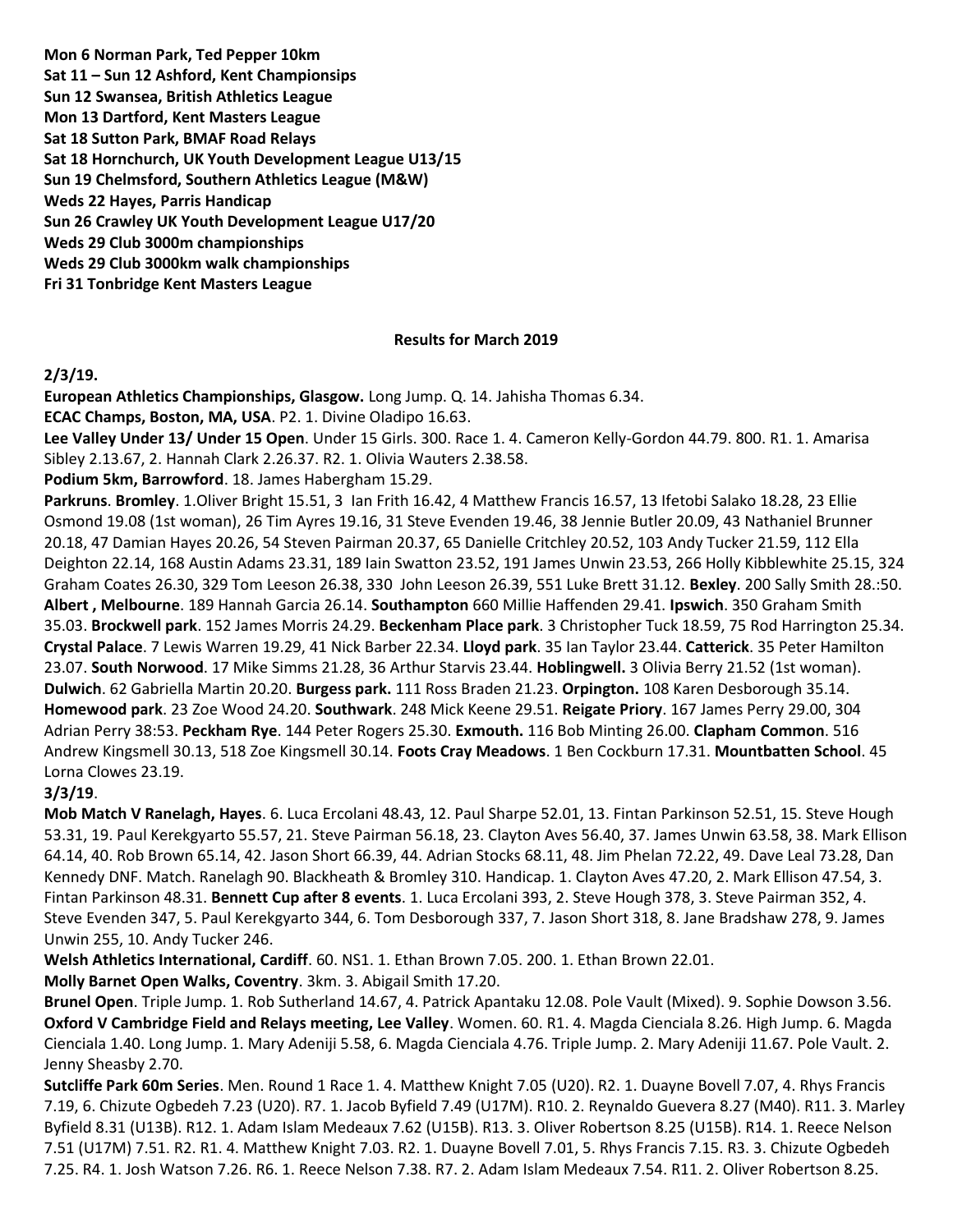R12. 4. Marley Byfield 8.62. Women. R1. R1. 4. Anastasia Davies 7.89. R2. 4. Mhairi Brooks 8.18 (U20). R4. 3. Grace Fullerton 8.29 (U20). R5. 3. Laura Brown 8.33 (U20). R6. 5. Holly Platt 8.60 (U20). R10. 6. Layla Akinfolarin 9.49 (U13G). R11. 1. Shayone Simao 8.03. R2. R1. 2. Anastasia Davies 7.78. R2. 4. Shayone Simao 7.96. R3. 5. Mhairi Brooks 8.22. R4. 6. Grace Fullerton 8.38. R5. 2. Laura Brown 8.23. R8. 6. Holly Platt 8.74. R10. 4. Layla Akinfolarin 9.49.

**Windsor Slough Eton & Hounslow Winter Series, Eton**. High Jump. 2. Harrison Thorne 1.85.

**Roding Valley Half Marathon**. 1. Alex Gibbins 76.12.

**Cambridge Half Marathon**. 127. Robert Perry 80.55, 340. Carole Penlington 86.59, 390. Kate Curran 87.58.

**Vitality Big Half Marathon, Greenwich**. 31. Ross Braden 69.33, 722. Alex Loftus 1.25.42, 1214. Steve Evenden 1.30.42, 3214. Luigi Arcuri 1.44.13, 9051. Richard Hall 2.11.47, 9438. Anita Evenden 2.14.12.

**8-9/3/19**

**NCAA Div 1, Birmingham AL, USA**. 800. Ht2. 8. Katy Ann McDonald 2.12.48. Shot. 11. Divine Oladipo 16.29. **9/3/19**

**Inter Counties and World Cross Country Trials, Loughborough. Senior Men.** 23. Graham Rush 34.28, 85. Jacob Brown 35.52. Senior Women. 148. Jessica Keene 45.28. Under 17 Men. 109. Joel Rooney 20.49. Under 17 Women. 24. Morgan Squibb 20.57, 116. Ellie Osmond 22.35, 138. Jessica Neal 22.53, 158. Zoe White 23.09. Under 15 Girls. 22. Lara Mannes 15.26, 53. Naomi Toft 15.46, 59. Anwen Thomas 15.47, 74. Hannah Clark 15.56.

**San Diego Collegiate Challenge**. 400. R2. 3. Immanuela Aliu 58.94

**Enfield League, Gravesend.** 2.5km. 2. Jonathan Ellerton 18.40. 5km. 1. Isabelle Bridge 29.04, 3. Abigail Smith 30.14. 10km. 13. David Hoben 75.37.

**Parkruns. Bromley**. 18 Jane Bradshaw 20.10, 20 Damian Hayes 20.14, 53 Stuart Cullum 21.23, 56 Sally Haffenden 21.27, 70 Andy Tucker 21.59, 77 Ian Montgomery 22.24, 95 Ross Braden 22.56, 129 Iain Swatton 23.47, 137 Gareth Griffin 24.03, 213 Madeleine Marston 25.58, 218 Sally Smith 26.05, 227 Graham Coates 26.16, 295 Mike Simms 27.40, 313 Tom Leeson 28.06, 314 John Leeson 28.06, 338 Millie Haffenden 28.30, 344 Bernard Wilson 28.40, 360 James Unwin 28.57, 431 Graham Smith 30.42, 575 Adrian Perry 35.59. **Beckenham Place Park**. 38 Rod Harrington 23.04. **Highbury Fields**. 278 James Perry 30.53. **Crystal Palace**. 274 Luke Brett 32.50. **South Norwood**. 3 Marco Arcuri 17.48, 24 Ifetobi Salako 19.33, 213 Zoe Kingsmell 29.29. **Dulwich.** 185 James Morris 23.31. **Orpington.** 102 Karen Desborough 34.59. **Homewood park**. 26 Zoe Wood 24.40. **Tonbridge**. 271 Anne Cilia 27.53. **Peckham Rye**. 128 Peter Rogers 25.33. **Kesgrave.** 310 Caroline Wootton 42.30. **Melton Mowbray**. 80 Mick Keene 27.22. **Exmouth.** 84 Bob Minting 24.44.

**10/3/19. Trafford 10km.** 25. Charlie Davis 31.36.

**Surrey Half Marathon, Woking**. 62. Ian Firla 1.21.11, 245. Patrick Archard 1.29.15.

**15-16/3/19**

**USC Trojan Invite, Los Angeles.** 100. R1. 6. Immanuela Aliu 12.11 (0.0). 200. R3. 1. Immanuela Aliu 24.39 (-1.9). **16/3/19**

**English Schools Cross Country Championships, Temple Newsam, Leeds.** Senior Boys. 117. Theo Wood 24.15, 153. Matthew Francis 24.40, 178. Henry Fisher 24.56. Senior Girls. 9. Sophie Hoare 15.29, 56. Millie Smith 16.30. Intermediate Boys. 145. Joel Rooney 18.51, 169. Oliver Bright 19.03. Intermediate Girls. 15. Naomi Toft 14.15, 37. Anwen Thomas 14.29, 56. Zakia Mossi 14.41, 75. Morgan Squibb 14.45, 172. Ellie Dolby 15.26, 197. Daniella Harper 15.36, 235. Jess Neal 15.53. Junior Boys. 97. Matthew Smith 14.52, 123. George Shaw 15.00. Junior Girls. 9. Laura Mannes 10.50, 52. Hannah Clark 11.22, 225. Carys Firth 12.16.

**Essex County Relay Championships, Harwich**. Leg 3. Steve Cooper 17.39.

**Parkruns**. **Black Park**. 50 Mike Simms 22.39. **Bromley.** 1 Joseph Georgiadis 17.17, 21 Arthur Starvis 19.43, 23 Ellie Osmond 19.46, 38 Danielle Critchley 20.39, 53 Damian Hayes 21.00, 62 Isabella Louth 21.08, 63 Tim Ayres 21.09, 64 Daniel Marks 21.10, 69 Richard Byford 21.22, 94 Adrian Stocks 22.22, 118 Nigel Haffenden 23.08, 123 Ian Montgomery 23.14, 129 Ian Taylor 23.21, 150 Iain Swatton 23.54, 177 Sally Haffenden 24.21, 240 Mick Keene 25.33, 273 Steve Evenden 26.25, 302 Madeleine Marston 27.06, 367 John Leeson 28.11, 369 Tom Leeson 28.12, 375 Jackie Montgomery 28.16, 390 Bernard Wilson 28.37, 623 Adrian Perry 36.49. **Southampton**. 531 Millie Haffenden 28.44. **York**. 70 Graham Rush 22.17, 91 Abigail Smith 23.14, 167 Sally Smith 26.35, 282 Graham Smith 33.16 .**Beckenham Place park**. 25 Rod Harrington 22.42, 34 Luigi Arcuri 23.12, 51 Jason Short 24.31. **Crystal Palace**. 9 Alex Loftus 19.57, 123 James Morris 24.49, 348 Luke Brett 36.25. **Bournemouth**. 140 Peter Hamilton 24.03. **Lloyd park**. 15 Ifetobi Salako 22.30. **Orpington**. 10 Harry Keene 22.31 62 Dave Leal 29.32, 119 Karen Desborough 35.24. **Homewood park**. 21 Zoe Wood 25.17. **Fulham Palace**. 407 Zoe Kingsmell 28.43, 481 Andrew Kingsmell 30.03. **Peckham Rye**. 148 Peter Rogers 25.13, 338 Maz Turner 33.03. **Dartford Heath**. 3 Neil Ayrton 20.22, 37 Isabelle Stanton 28.50. **Exmouth**. 111 Bob Minting 27.34. **Clapham Common**. 129 James Cunningham 23.57. **Catford**. 78 Andrew Lawes 24.57.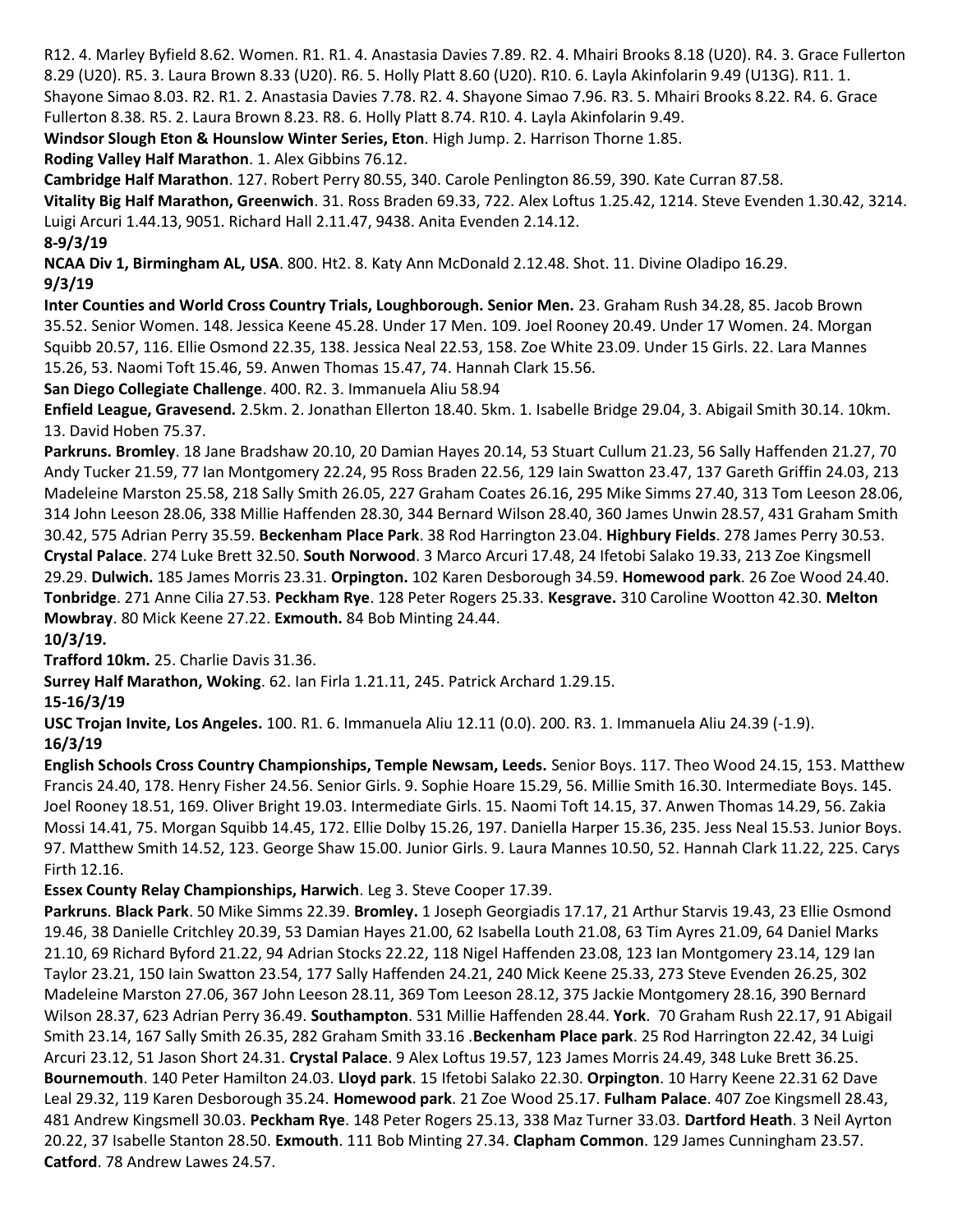## **16-17/3/19**

**Kent Indoor Championships, Lee Valley.** Senior Men. 60m. Ht 2. 1. Korede Awe 6.92, 2. Duayne Bovell 7.08. Final. 1. Korede Awe 6.81 (CBP), 4. Duayne Bovell 7.04. Senior Women. 60m. 1. Anastasia Davies 7.65. 200. 1. Louisa Vallins 28.99. Pole Vault. 1. Christina Moore 3.35, 3. Jenny Sheasby 2.30. Under 20 Men. 60m. Ht1. 1. Matthew Knight 7.02, 2. Chizute Ogbedet 7.24. Ht4. 4. Leonard Wright 7.48. Final. 1. Matthew Knight 6.97, 5. Chizute Ogbedet 7.23. 200. Ht2. 1. Matthew Knight 22.28. Final. 1. Matthew Knight 22.1. 400. Ht1. 1. Coleman Corry 52.61. Final. 1. Coleman Corry 51.06. 800. 1. Ben Gardiner 1.58.62. High Jump. 2. Pedro Gleadall 1.90. Long Jump. 1. Ben Sutton 6.33, 2. Pedro Gleadall 6.31. Under 20 Women. 60m. Ht1. 3. Rachel Yeldham 8.36. Ht2. 2. Sophia Harper 8.27, 4. Kamilya Robinson Pascal 8.55. Final. 5. Rachel Yeldham 8.45, 6. Sophia Harper 8.45. 200m. Ht1. 3. Rachel Yeldham 28.67. Ht2. 4. Sophia Harper 28.03. Final. 6. Sophia Harper 28.65. 60H. 2. Grace Scopes 10.67. Pole Vault. NH. Holly Platt. Long Jump. 3. Zoe Martial 5.22, 5. Lauren Farley 4.73, 6. Kamilya Robinson Pascal 4.68. Triple Jump. 2. Jade Oni 12.34, 3. Karina Harris 11.16. Shot. 1. Lauren Farley 11.03, 2. Hannah MacAulay 10.63. Under 17 Men. 60m. Ht1. 2. Oliver Briars 7.26. Ht2. 3. Jacob Byfield 7.51. Ht3. 1. Henry Whichello 7.31. Final. 2. Oliver Briars 7.25, 3. Henry Whichello 7.28. 200. Ht1. 2. Charles Nortey 23.46. Ht2. 1. Oliver Briars 23.26, DQ. Reece Nelson. Final. 2. Oliver Briars 22.77, 4. Charles Nortey 23.68. 800. 1. Sam Reardon 2.03.71. High Jump. 3. Reece Nelson 1.75. Pole Vault. 1. Barnaby Corry 3.60, 2. Ethan Kitteridge 3.40. Long Jump. 3. Jacob Byfield 5.86. Triple Jump. 1. Jacob Byfield 12.83. Under 17 women. 60m. Ht1. 2. Tianna Haynes 7.93, 3. Molly Savage 8.15. Ht2. 1. Holly Mpassy 7.82, 6. Annabel Duncombe 8.76. Ht3. 2. Zsiriah Thomas 7.94. Final. 2. Zsiriah Thomas 7.71, 4. Tianna Haynes 7.94, DNS. Holly Mpassy. 200m. Ht1. 1.Holly Mpassy 25.13. Final. 2. Holly Mpassy 24.67. 300m. Ht1. 3. Shakanya Osahor 42.62. Ht2. 3. Olivia Berry 43.87. Final. 4. Shakanya Osahor 42.99, 6. Olivia Berry 44.11. 800m. 3. Olivia Berry 2.24.46. 60H. Ht2. 1. Zsiriah Thomas 9.22. Final. 1. Zsiriah Thomas 9.11. Long Jump. 7. Molly Savage 4.83, 10. Akeiyla Robinson Pascal 4.65. N/M. Claudia Baker. Shot. 4. Titobioluwa Akinrele 9.65. Under 15 Men. 300m. Ht1. 1. Connor Sutton 40.75. Final. 1. Connor Sutton 39.45. Long Jump. 1. Connor Sutton 5.60. Pole Vault. 1. Benjamin Platt 3.20 (CBP). Under 15 Girls. 60m. Ht1. 1. Emily Kerr 8.22, 3. Emily Algeo 8.86. Ht2. 1. Sophie Kerr 8.41. Ht3. 3. Tianna Lewis 8.53. Final. 1. Emily Kerr 8.15, 5. Sophie Kerr 8.48, 6 Tianna Lewis 8.49. 200m. Ht2. 1. Sophie Kerr 28.03. Ht3. 2. Emily Kerr 27.89. Final. 2. Emily Kerr 27.44, 5 Sophie Kerr 28.06. 300m. Ht1. 1. Amarisa Sibley 44.84. Ht2. 1. Cameron Kelly Gordon 45.06. Final. 1. Amarisa Sibley 42.51, 2. Cameron Kelly Gordon 43.17. 800. Ht1. 2. Cameron Kelly Gordon 2.33.84. Ht2. 1. Faith Mpassy 2.31.20, 3. Olivia Wauters 2.33.16. Final. 1. Cameron Kelly Gordon 2.24.16, 2. Faith Mpassy 2.26.21, 5. Olivia Wauters 2.33.68. 1500m. 1. Amarisa Sibley 4.52.18, 2. Hannah Clark 4.55.69. High Jump. 3. Elena Duncombe 1.40. Long Jump. 2. Sophie Kerr 4.90, 5. Faith Mpassy 4.45, 6. Elena Duncombe 4.33, 7. Emily Algeo 4.29. Shot. Natalie O'Docherty – Ven 9.03

# **17/3/19**.

**Closing 5 Yacht Handicap, Hayes**. 1. John Leeson 29.24, 2. James Unwin 29.55, 3. Steve Hough 30.58, 4. Jason Short 31.05, 5. Luca Ercolani 31.42, 6. Nic Corry 31.43, 7. Dave Beadle 32.31, 8. Rod Harrington 34.42, 9. Iain Swatton 36.08. **Bennett Cup Final Positions**. 1. Luca Ercolani 449, 2. Steve Hough 436, 3. Jason Short 375, 4. Steve Pairman 352, 5. Steve Evenden 347, 6. Paul Kerekgyarto 344, 7. Tom Desborough 337, 8. James Unwin 314, 9. Jane Bradshaw 278, 10. Dave Beadle 260. **Reading Half Marathon**. 1. Scott Overall 63.50, 260. Simon Harris 88.33.

**Weymouth Half Marathon**. 30. Jon Vintner 86.31.

**Brentwood Half Marathon**. 193. Tony Crowder 94.29.

**United Airlines NYC Half Marathon**. 841. Giles Clifford 89.23.

**Bromley Vets AC Open, Sparrows Den**. 31. Mike Simms 42.11, 34. Ian Taylor 42.45, 128. Alexandra Black 60.59. **22/3/19**

**Spring Break Invitational, Jacksonville, FL, USA**. Men. Long Jump. 2. Stefan Amokwandoh 6.25. Women. 200. R4. 4. Isabella Hilditch 25.10 (-0.2). 100H. R5. 1. Isabella Hilditch 13.81 (0.8). Triple Jump. 3. Kerri Davidson 11.97w (+2.3). **23/3/19**.

**Roadrunner Invitational, San Antonio**. Triple Jump. 2. Jonathan Ilori 16.10w (3.2)

**University Of Leicester RAC Open Graded Meeting**. 100. Mxd. Ht1. 5. Nicole Farmer 14.00. Long Jump Mxd. 4. Nicole Farmer 4.85. 400H. 1. Bailey Stickings 54.40.

**Cheshire Arley Hall 10km**. 2. Phil Sesemann 29.28.

**Parkruns. Bromley**. 1 Angus Harrington 16.37, 2 Robert Perry 16.59, 16 Ellie Osmond 19.05 (1st woman), 18 Thomas Sugden 19.15, 20 Steve Evenden 19.23, 22 Paul Krekgyarto 19.31, 23 Tim Ayres 19.40, 25 Steven Pairman 19.45, 27 Richard Byford 19.49, 55 Stuart Cullum 20.39, 63 Nigel Haffenden 20.53, 66 Sally Haffenden 20.56, 67 Isabella Louth 20.56, 78 James Unwin 21.21, 85 Rod Harrington 21.33, 91 Megan Slattery 21.46, 113 Ian Montgomery 22.25, 133 Hannah O'Flynn 22.56, 159 Iain Swatton 23.25, 166 Emily Deveney 23.35, 188 Austin Adams 24.08, 260 Graham Coates 25.45, 261 Sally Smith 25.48, 262 Madeleine Marston 25.49, 272 Mark Compton 26.01, 354 Jackie Montgomery 27.45, 367 Bernard Wilson 27.56, 542 Graham Smith 32.41, 626 Adrian Perry 35.51. **Southampton.** 513 Millie Haffenden 28.43. **Brockwell park**. 111 James Morris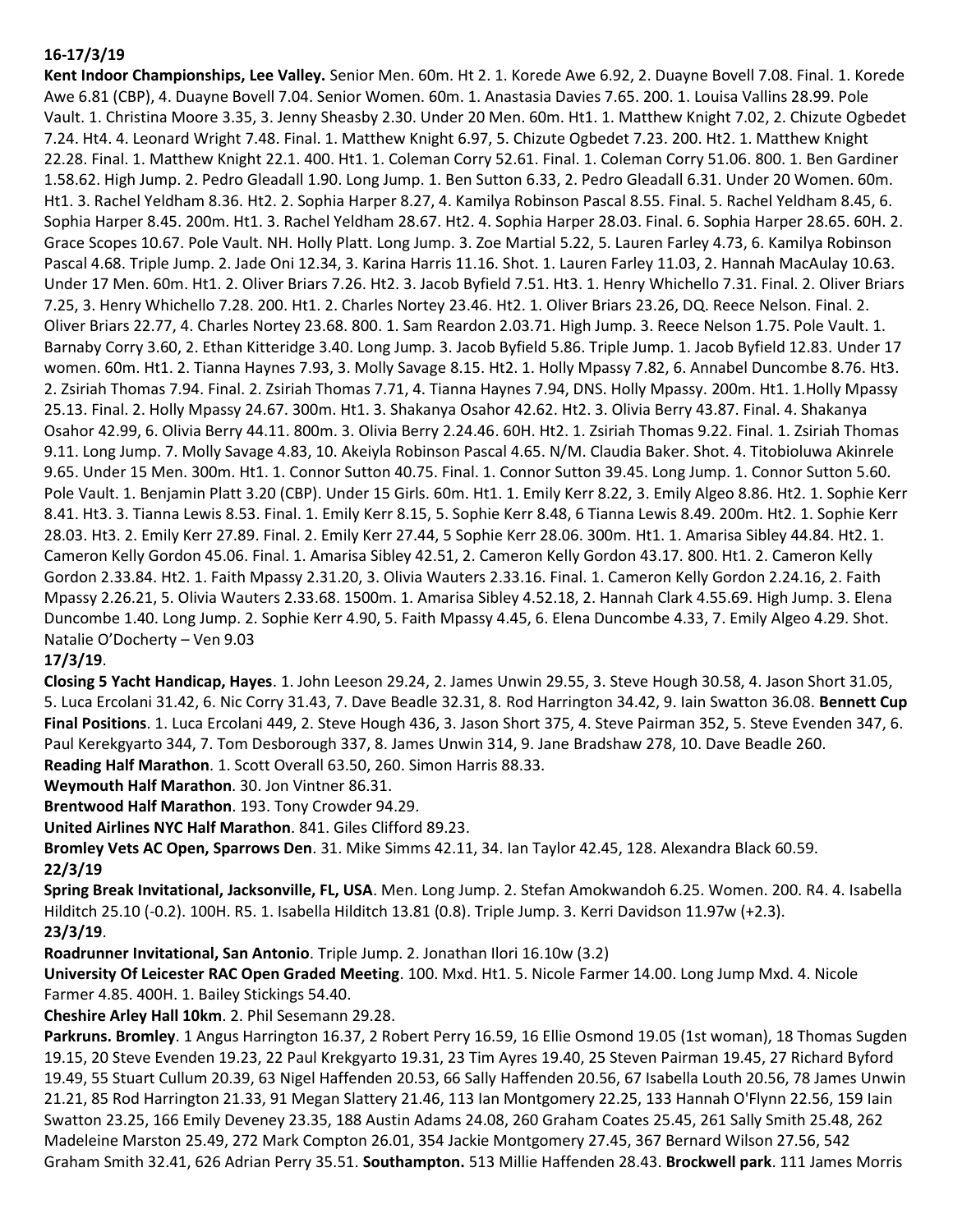23.44. **Lloyd park**. 10 Ifetobi Salako 19.58, 17 Amy Miller 20.53 (1st woman). **South Norwood**. 38 Jason Short 23.30. **Durham.** 75 Luigi Arcuri 23.23. **Riddlesdown.** 58 Mike Simms 25.05. **Dulwich.** 27 Alex Loftus 18.45. **Orpington.** 6 Harry Keene 21.01, 77 Dave Leal 27.45, 87 Mick Keene 28.35, 136 Karen Desborough 35.03. **Homewood.** 21 Zoe Wood 24.15. **Tonbridge**. 103 Mark Ellison 23.19. **Peckham Rye**. 106 John Turner 23.59, 125 Peter Rogers 25.07, 267 Maz Turner 31.56. **Kesgrave**. 1 Steve Cooper 17.16. **Exmouth**. 62 Bob Minting 22.44. **Catford**. 41 Andrew Lawes 22.45. **Dudley**. 1. Joe Rogers 17.42

# **24/3/19**

**Southern 12 Stage Road Relay, Milton Keynes**. Men. 10. Blackheath & Bromley 4.09.11 (Will Fuller 23.15, Lewis Mills 15.31, Josh Schofield 24.32, Marco Arcuri 17.21, Alex Bruce Littlewood 25.14, Will Ruiz 16.13, Alex Gibbins 26.11, Danny Brewer 17.01, Ross Braden 24.48, Chris Tuck 17.45, Charlie Davis 24.49, Callum Myatt 16.31). Women. No team.

**Northern 12 Stage Road Relay, Birkenhead Park**. 1. Leeds City inc Phil Sesemann Leg 11 10.54 (fastest short leg of day). 11. Vale Royal. Leg 3. Jacob Brown 23.56. 32. Halifax Harriers. Leg 1. James Habergham 24.02.

**24-30/3/19. World Masters Indoor Championships, Torun, Poland**. M60. 60. Ht2. 4. Clem Leon 28.99. 200. Sf1. 5. Clem Leon 28.68, Ht7. 4. Clem Leon 28.99. 400 Ht1 4. Clem Leon 65.24. 4x200. 3. Great Britain (including Clem Leon) 1.51.70. M70. 1500. 15. Peter Hamilton 6.37.66. 3000 Walk. 7. Roger Michell 18.27.38. W55. 800. 2. Clare Elms 2.23.10. Ht1 1. Clare Elms 2.30.89. 1500. 1. Clare Elms 4.54.97. 3000. 1. Clare Elms 10.31.69. 8km Cross Country. 1. Clare Elms 32.51. **28-30/3/19. Florida Relays, Gainsville, USA.** 100. R1. 1. Adam Gemili 10.14 (2.6)

**29/3/19. Clyde Littlefield Texas Relays, Austin, USA.** Triple Jump. 2. Jonathan Ilori 15.73w (3.4) **29-30/3/19**.

**Stanford Invitational, Palo Alto**. 100. R4. 1. Immanuela Aliu 11.94 (-0.1). Final. 7. Immanuela Aliu 11.95 (-0.1). 200. R4. Immanuela Aliu 24.31.

# **30/3/19**

**Woodford Open Meeting**. 100. Mxd Ht 6. 2. Laura Brown 13.14. 200. Mxd Ht 6. 1. Laura Brown 27.30. 800. Mxd Ht3. 7. Cameron Kelly Gordon 2.25.95. 1500. Mxd Ht3. 7. Prince Reid 4.24.60, 10. Naomi Toft 4.45.45

**Yorkshire Road Relay, Leeds**. Leg 1 James Habergham 14.55.

**Parkruns. Reading**. 52 James Unwin 21.58. **Bromley.** 1 Matthew Smith 17.20, 2 George Shaw 17.29, 21 Stuart Cullum 19.26, 29 Daniella Harper 19.59, 34 Gareth Evans 20.04, 35 Tim Ayres 20.05, 37 Nathaniel Brunner 20.10, 41 Richard Byford 20.13, 137 Abigail Smith 22.54, 154 Hannah O'Flynn 23.18, 158 Austin Adams 23.22, 184 Iain Swatton 23.52, 246 Jamie White 25.01, 281 Mark Compton 26.00, 296 Zoe Martial 26.10, 311 Graham Coates 26.33, 397 Bernard Wilson 28.06, 400 Tom Leeson 28.09, 405 John Leeson 28.14, 408 Sally Smith 28.15, 555 Graham Smith 31.09. **Bexley**. 361 George Collins 33.10. **Newcastle.** 35 Bertie Harrington 19.16. **Beckenham Place park**. 2 Marco Arcuri 17.34, 32 Nigel Haffenden 20.58, 52 Luigi Arcuri 22.38, 57 Sally Haffenden 22.52, 102 Zoe Kingsmell 25.50, 114 Millie Haffenden 27.15, 163 Leszek Malynicz 32.10. **Crystal Palace**. 350 Luke Brett 35.11. **Bournemouth**. 30 Kelsey Fuss 20.37. **Lloyd park.** 9 Ifetobi Salako 20.36. South Norwood. 11 Ellie Osmond 20.16, 30 Damian Hayes 22.40, 57 Jason Short 24.32. **Bury St Edmunds**. 2 Steve Cooper 17.40. **Hoblingwell.** 15 Adrian Perry 24.33.

**Dulwich**. 2 Ross Braden 15.29, 199 James Morris 24.26. **Orpington**. 2 Ben Cockburn 17.47, 74 Dave Leal 26.50, 167 Karen Desborough 34.29. **Homewood**. 20 Zoe Wood 23.53. **Peckham Rye**. 111 Peter Rogers 24.08. **Lullingstone**. 5 Steve Hough 20.30. **Hove Promenade**. 27 Harry Keene 18.58, 228 Mick Keene 25.51. **Dartford Heath**. 2 Ritchie Leccia 18.54. **Exmouth.** 73 Bob Minting 22.49. **Catford**. 27 Rod Harrington 21.44, 29 Andrew Lawes 21.48.

# **31/3/19.**

**Bournemouth Open Meeting**. Discus. 1. Dele Aladese 40.41.

# **100 Years ago in March 1919**

With numerous members still in Military Service, the gazette records the names of 42 Club Members known to have died in the 1914-18 war, and also includes obituaries of two members who have died from influenza.

An Inter club run with Ranelagh takes place and afterwards "what a crowd it was that gathered round the festive board with our President Tom Crafter, looking after the big sirloin at one end, and Vice President Jack Reay busy with a leg of mutton at the other end. The Club room we have used, during the occupation by the military of our larger room, was full to the brim." There is a "feeling that the good old times are really coming back, that is so far as they ever can with the absence of so many of the bravest and best ever in our minds"

The final run of the Clubs 50<sup>th</sup> cross country season sees the last two packs stopping off at A C Edwards house for a bottle of Bass each before completing their eight mile run.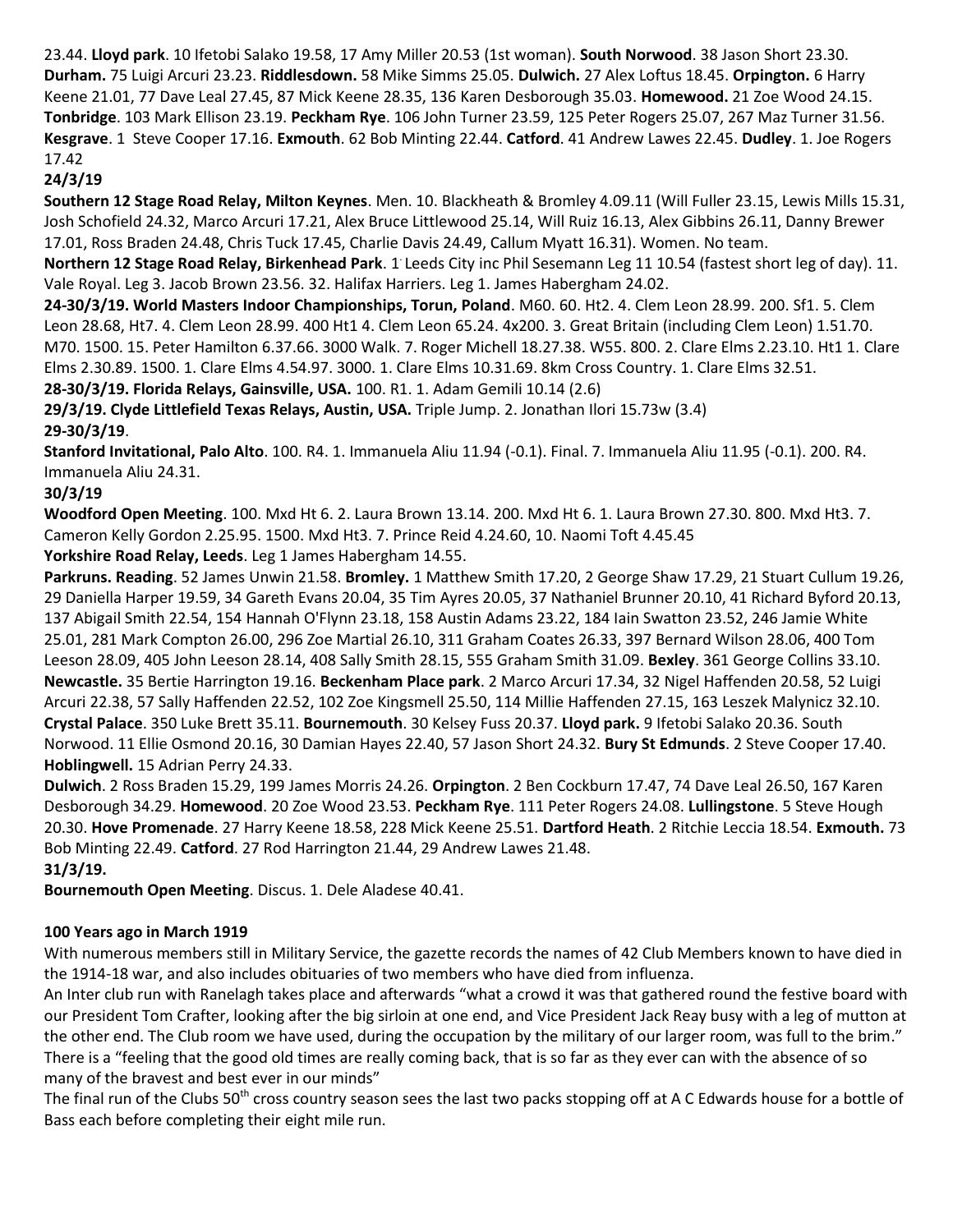#### **75 years ago in March 1944**.

The Gazette records 297 members currently serving in the forces with 27 killed in action.

" Proud news… our member Ernest Cook, who learned just before leaving his last ship that he had been awarded the D.S.C. "for gallant and distinguished services and untiring devotion to duty in operations which led to the capture of Sicily by the Allied Forces". Cook has been mixing it in most combined operations so far – Norway, Dunkirk, Dieppe, North Africa, Sicily and Italy, with several raids on enemy occupied coast, including Boulogne".

The Club revives the Inter Schools race, last contested in 1939. Seventeen schools take part, "one of the biggest crowds we have seen at Hayes since the war". "It has always been looked upon by the Club as an excellent method of encouraging running in young people and a good medium for introducing new blood to the Club".

"Farmers Night" leaves the Gazette writer in raptures "What a cook and what a meal! Sausages cooked the way she cooks them aren't just ordinary sausages and then the "piece de resistance" – spotted dog ... After the loyal toast we drank to "the health and vigour of our men in the Fighting Services" and then settled down to enjoy a "smoker" of pre war quality. Maybe the piano did need tuning."

#### **50 years ago in March 1969**

Bob Richardson finishes in 5th place in the National Cross Country Championships at Parliament Hill Fields a result which gains him his first International vest. The team finish 16<sup>th</sup> with Ian Wilson, John Baldwin, Peter Horwood, Chris Haines and Bill Wade completing the scoring.

Martin Hore finishes third in the Youths race leading the team to fourth place. Were the results of the seniors, juniors and youths combined, Blackheath would have won.

# **BLACKHEATH HARRIERS**

100th SEASON, 1968-69

President: S. C. WOODERSON, "Metland," Raglan Road, Reigate, Surrey

Hon. Secretary: Hon. Treasurer: **B. G. STONE,** A. E. BALL, 8 Iona Road, "Barnfield," **Loose Court Estate,** Coombe Road, Otford, Kent. Maidstone, Kent.

#### **BOB RICHARDSON: 'HEATHEN "KING" OF DISTANCE**

During the last few years the standards in world distance running have soared. In 1948 Zatopek set a new Olympic record for the 10,000 metres of 29 mins. 59.6 secs. Twenty years later, Bob Richardson was<br>placed 12th in our National rankings with a time some 27 seconds faster. In the same year as the Zatopek<br>record, Sydney Wooderson won the English Cross-Country Championship and was 14th in the International Cross-Country Championship. Now, a few short weeks ago, Bob was placed 5th and 17th in the same events, a feat no Blackheath Harrier has approached in the intervening years. In the recent U.K. Cross-Country rankings for 1968-69, Bob was placed 7th.

Bob's climb to International success can easily be traced through the pages of the Gazettes of the last few

#### **25 years ago in March 1994**.

At South Shields, Blackheath Harriers win the National Cross Country Championships for the first time. Spencer Newport leads the team home in 8<sup>th</sup> place with Dave Taylor 14<sup>th</sup>, Darrell Smith 16<sup>th</sup>, Steve Dodd 38<sup>th</sup>, Jerry Barton 41<sup>st</sup> and Mark Colpus 54<sup>th</sup>. Alan Guilder 74<sup>th</sup>, Roy Smith 194<sup>th</sup> and Giles Clifford 255<sup>th</sup> are the other finishers.

Back at the hotel the celebrations continue, champagne flows, it is a long night. The following morning a group of die hards travel to Blackburn for the womens National and to keep us entertained Mick Hamlin has brought Tom Waits' "Bone Machine"... This is the last year the Mens and womens Nationals take place at separate venues. More celebrations on Wednesday Night at the clubhouse with Jerry Barton travelling down from North London, "I had to come to This Clubhouse to fully celebrate this Victory"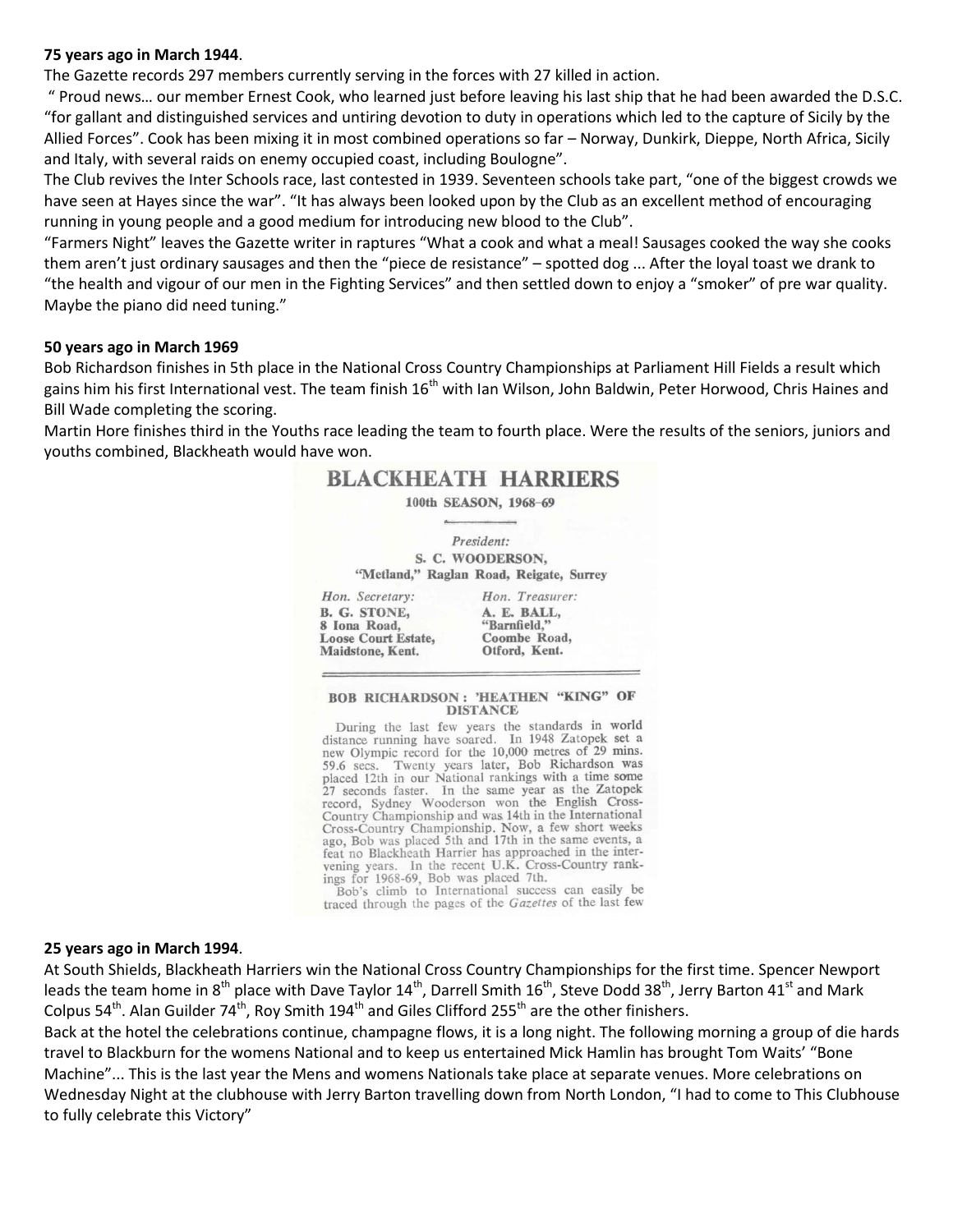

*Standing. A Guilder, S Dodd, S Newport, J Barton, D Smith, D Taylor, G Clifford. Seated. R Smith, M Colpus.*

Jamie Quarry sets a Scottish record for the heptathlon at the Scottish AAAs indoor championships. Tanya Blake finishes 77<sup>th</sup> in the senior womens race at the World Cross Country Championships in Budapest. The Club win the team title at the AAAs Half Marathon Championships at York. Bill Foster is 4<sup>th</sup>, Mark Colpus 6<sup>th</sup> and Alan Guilder 7<sup>th</sup>.

# **20 years ago in March 1999.**

Blackheath finish third in the National Cross Country Championships at Newark. First home is Spencer Newport in 3<sup>rd</sup> with Mark Steinle 8<sup>th</sup>, Dave Taylor 25<sup>th</sup>, Tim Dickinson 72<sup>nd</sup>, Jeremy Bradley 83<sup>rd</sup> and Bill Foster 105<sup>th</sup>. To add to the celebrations Spencer's wife Angela wins the Womens National, the first time a former under 13 winner has gone on to take the senior title. (Only four other athletes have won in a younger age group and progressed to win a Senior title, one of whom is Bromley Ladies Gillian Stacey who won the under 17 title in 1990 and the senior title in 1993). Gemma Viney is an outstanding  $5<sup>th</sup>$  in the under 17 race.

Dave Heath finishes in 19<sup>th</sup> place in the short course race at the World Cross Country Championships in Belfast. He is the first Briton to finish and 4<sup>th</sup> European.

Bill Foster finishes  $3^{rd}$  in the over 40s age group at the British Veterans cross country championships.

Blackheath win the Southern 12 Stage Road Relay at Milton Keynes. Mark Steinle and Dave Taylor run the first and second fastest long legs of the day. Roy Smith, John Baker, Jeremy Bradley, Ant Draper, Liam Bulson, Martin Airey, Richard Parrott, Richard Daniels, Pat Calnan and Joe Mills complete the team. This is their third victory in five years.

Richard Coles who anchored the team to the Club's first Southern 12 stage victory and was one of the scoring 6 when we first won the Southern Cross Country Championships, is the new Club President.

# **15 years ago in March 2004**

21 year old Will Bolton is killed instantly in a car accident. "We have lost a future President".

Mohammed Sillah Freckleton represents Great Britain in the 60 metre hurdles at the World Indoor Championships Dave Taylor finishes 5<sup>th</sup> in the Reading Half Marathon in 65.03 and is second Briton and easily the quickest veteran.